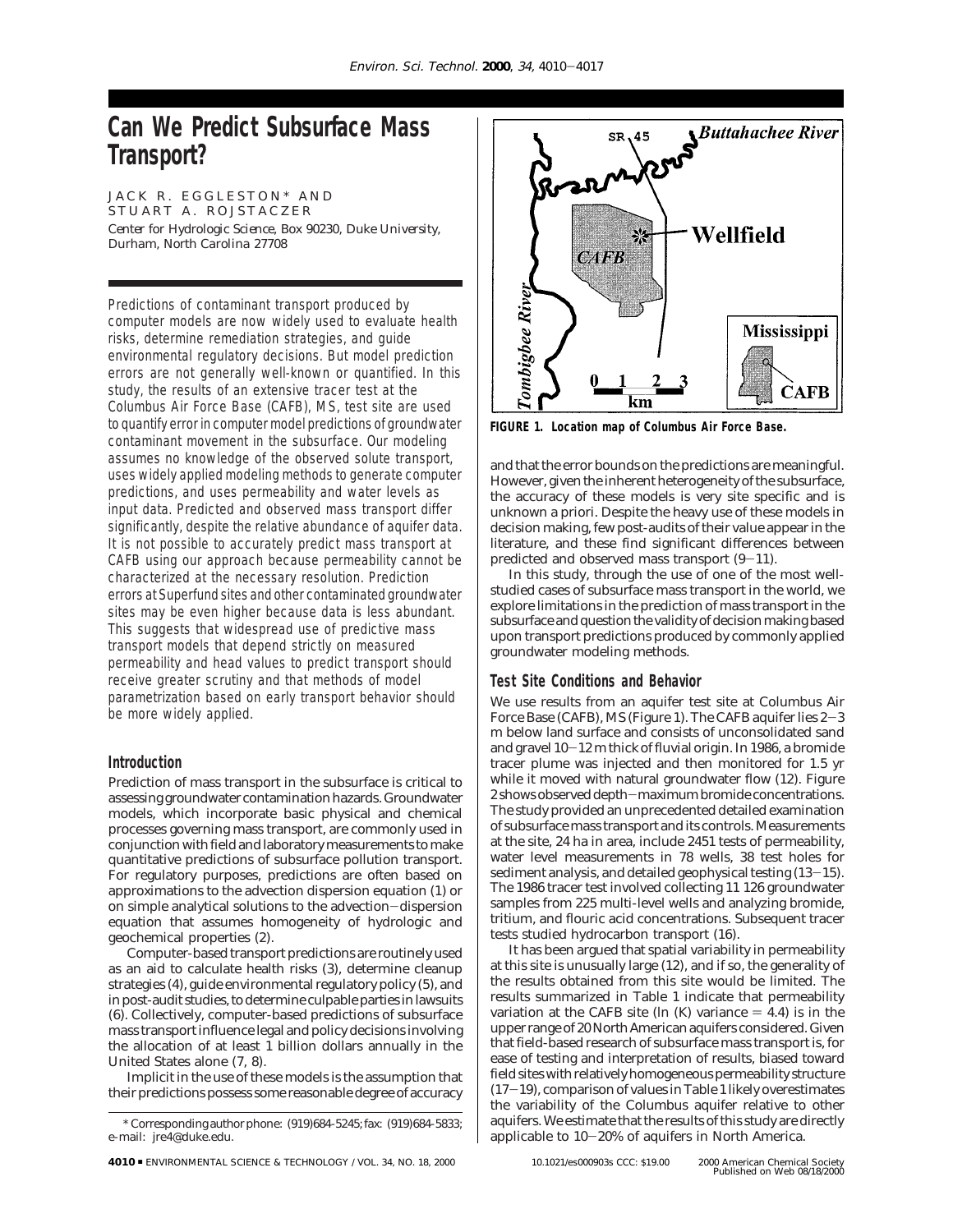

**FIGURE 2. Measured depth**-**maximum bromide concentrations after 503 days of transport. Warmer colors indicate higher [Br]. Note non-Gaussian plume behavior. Depth-averaged permeability in gray; darker shading indicates lower permeability. Curved solid line is the 1 ppm [Br] contour. Black circles are locations of permeability measurement wells.**

Mass transport of bromide in this aquifer did not follow a Gaussian pattern as might be expected from common solutions to the advection-dispersion equations (*20*) but instead was patchy in character with the plume's leading

#### **TABLE 1. Variability in Aquifer Permeability***<sup>a</sup>*

| site and reference   | no.                                                                                                                                                                                                                                                                                                                                                                                                                                                                                                                                                 | of $In (K)$                                                      |  |
|----------------------|-----------------------------------------------------------------------------------------------------------------------------------------------------------------------------------------------------------------------------------------------------------------------------------------------------------------------------------------------------------------------------------------------------------------------------------------------------------------------------------------------------------------------------------------------------|------------------------------------------------------------------|--|
|                      | 18                                                                                                                                                                                                                                                                                                                                                                                                                                                                                                                                                  | 1.43                                                             |  |
|                      | 18                                                                                                                                                                                                                                                                                                                                                                                                                                                                                                                                                  | 0.32                                                             |  |
|                      | 89                                                                                                                                                                                                                                                                                                                                                                                                                                                                                                                                                  | 0.07                                                             |  |
| Borden, Ontario (18) | 1279                                                                                                                                                                                                                                                                                                                                                                                                                                                                                                                                                | 0.38                                                             |  |
|                      | 2451                                                                                                                                                                                                                                                                                                                                                                                                                                                                                                                                                | 4.40                                                             |  |
|                      | 668                                                                                                                                                                                                                                                                                                                                                                                                                                                                                                                                                 | 0.24                                                             |  |
| Richland, WA (40)    | 46                                                                                                                                                                                                                                                                                                                                                                                                                                                                                                                                                  | 3.24                                                             |  |
|                      | 31                                                                                                                                                                                                                                                                                                                                                                                                                                                                                                                                                  | 0.15                                                             |  |
| Central IL (42)      | 38                                                                                                                                                                                                                                                                                                                                                                                                                                                                                                                                                  | 0.25                                                             |  |
|                      | 60                                                                                                                                                                                                                                                                                                                                                                                                                                                                                                                                                  | 0.99                                                             |  |
|                      | 23                                                                                                                                                                                                                                                                                                                                                                                                                                                                                                                                                  | 1.16                                                             |  |
|                      | 71                                                                                                                                                                                                                                                                                                                                                                                                                                                                                                                                                  | 1.37                                                             |  |
|                      | 118                                                                                                                                                                                                                                                                                                                                                                                                                                                                                                                                                 | 0.95                                                             |  |
|                      | 19                                                                                                                                                                                                                                                                                                                                                                                                                                                                                                                                                  | 0.18                                                             |  |
|                      | 64                                                                                                                                                                                                                                                                                                                                                                                                                                                                                                                                                  | 1.83                                                             |  |
|                      | 30                                                                                                                                                                                                                                                                                                                                                                                                                                                                                                                                                  | 3.81                                                             |  |
|                      | 15                                                                                                                                                                                                                                                                                                                                                                                                                                                                                                                                                  | 4.58                                                             |  |
|                      | 35                                                                                                                                                                                                                                                                                                                                                                                                                                                                                                                                                  | 3.47                                                             |  |
|                      | 15                                                                                                                                                                                                                                                                                                                                                                                                                                                                                                                                                  | 1.39                                                             |  |
|                      | 22                                                                                                                                                                                                                                                                                                                                                                                                                                                                                                                                                  | 0.64                                                             |  |
|                      | Glatt Valley, Switzerland (38)<br>2 Chalk River Nuclear Laboratories (39)<br>3 Twin Lakes (19)<br>5 Columbus, MS (14)<br>Cape Cod, MA (17)<br>Havana, IL (41)<br>East Central IL, Wedron formation (43)<br>10<br>East Central IL, Henery formation (43)<br>12 East Central IL, Banner formation (43)<br>13 East Central IL, Glasford formation (43)<br>Northeast AR (44)<br>West NV (45)<br>16 Colorado River, AZ and CA (46)<br>17 Corpus Christi, TX (47)<br>18 Yakima Reservation, WA (48)<br>19 Castle Valley, UT (49)<br>20 Kalamazoo, MI (50) | hydraulic<br>conductivity $(K)$<br>of meas- variance<br>urements |  |

 $a$  Permeability variation is indicated by ln (K) variance, where k is the hydraulic conductivity. Permeability measurement techniques include well pumping tests and air permeability tests. Sampling scales vary from 2 to 100 km (updated from ref 37).

edge moving 10-20 times faster than the center of mass (Figure 1). The field test of bromide movement, while carefully performed, encountered complications typical of field work. Water levels and head gradients fluctuated significantly during the bromide tracer test (Figure 3); the saturated thickness of the aquifer varied by up to 40%, and the direction of head gradients shifted by up to 40° (*12*).

### **Predicting Subsurface Mass Transport**

**Prior Studies.** Previous transport models of the CAFB site have used observed plume behavior to constrain predictions. Adams and Gelhar (*13*) prescribe a steady diverging flow field and dispersion parameters to recreate spatial moments of the bromide plume. Others have made hindcasts of mass transport by assuming that the aquifer contains two domains of contrasting permeability (*21*). Harvey and Gorelick (*22*) use a rate-limited mass transfer that model that assumes the aquifer has low permeability material with mostly diffusive transport and high permeability material with mostly advective transport. The model provides a good explanation of the declining mass recoveries and plume migration but requires the assignment of three mass-transfer parameters and assumes that flow velocities are completely known. Zheng and Jiao (*23*) use a steady-state flow field and two dispersivity values to recreate the tritium tracer plume. They had difficulties in fitting observed transport behavior, which they attributed to inadequate characterization of permeability. The four prior studies above all use observed plume behavior to calibrate their models and therefore are not "predicting" solute transport as we attempt to do in this study. A prior modeling study by Eggleston and Rojstaczer (*24*) found largescale spatial permeability trends did not have primary control over transport behavior at the CAFB site. The study presented here differs from the 1998 study in that it focuses on groundwater model prediction accuracy rather than the effect of large-scale trends, uses a transient model rather than a steady-state model, and includes permeability variation at scales <10m in the model.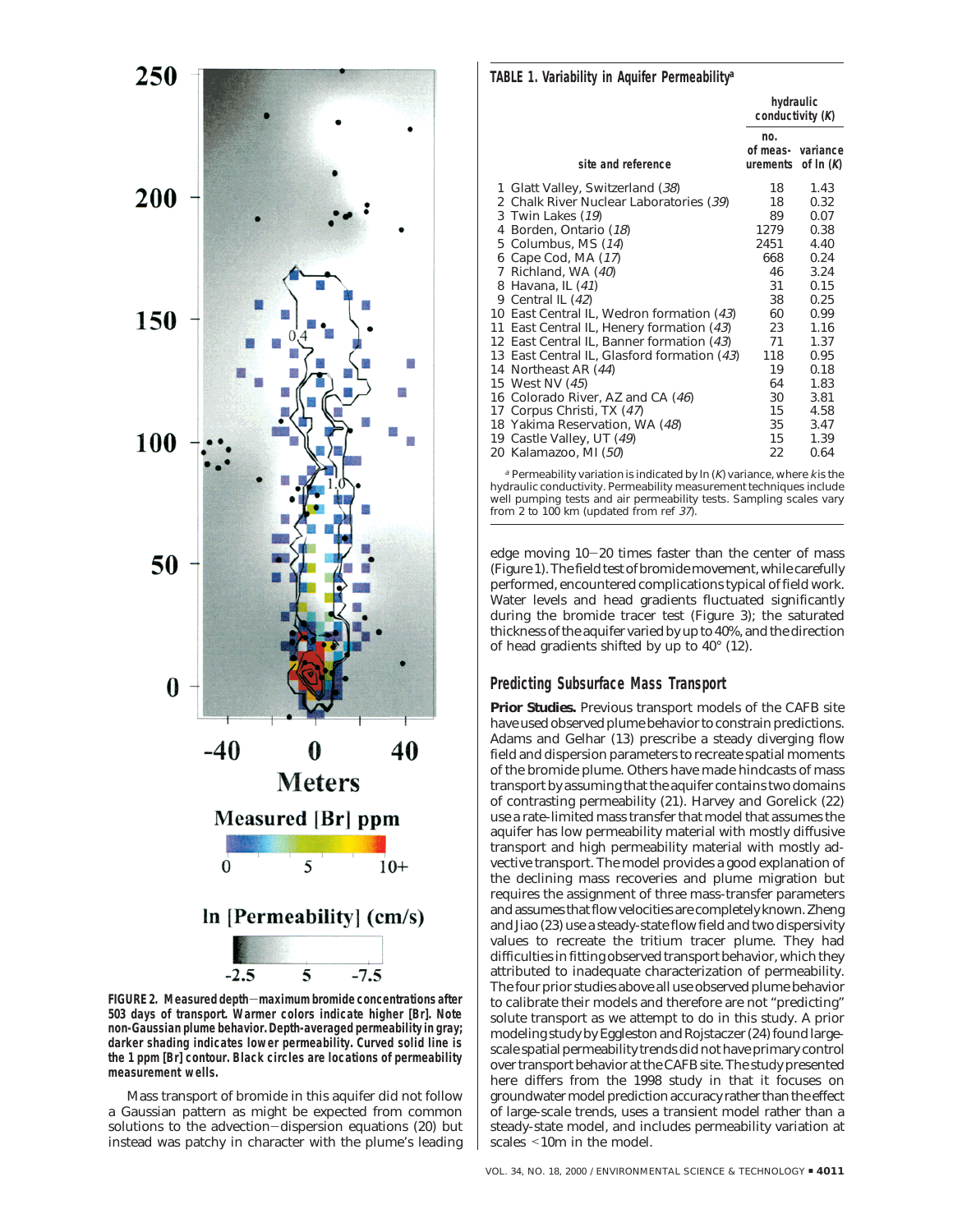

Day of Test

**FIGURE 3. Hydraulic gradient magnitude and direction during the test period.**



**FIGURE 4. Model permeability values, vertical section, kriged values. Lighter shading indicates higher permeability. Bromide was injected at 0 m and moved to the right with groundwater flow.**

**Mass Transport Model.** For this study, we constructed a predictive groundwater model of the CAFB bromide plume. Groundwater flow was modeled with the software program MODFLOW (*25*), and bromide mass transport was modeled with the software program MT3D (*26*). Similar forward predictive models are commonly employed in regulatory settings. In setting up the model, we only included data that are commonly collected during a groundwater remediation project, such as the cleanup of a Superfund site, with the proviso that we had orders of magnitude more measurements of the aquifer than a typical site. We did not include any information that assumed knowledge of the actual plume behavior.

**Model Parameters.** The model domain was  $96 \text{ m} \times 260$  $m \times 10.5$  m  $(X, Y, Z)$  with a total of 109 200 grid cells, each measuring  $4 \text{ m} \times 4 \text{ m} \times 0.15 \text{ m}$ . Uniform porosity = 0.35 was a best estimate from Adams and Gelhar (*13*). Porosity can be expected to vary spatially and may exert significant control over transport variability at the site, but there is not enough data to accurately assess that variability over the model domain.

Values for permeability at the many computer grid nodes without measurements (106 749 out of 109 200) were inter-

**4012 ■ ENVIRONMENTAL SCIENCE & TECHNOLOGY / VOL. 34, NO. 18, 2000** 

polated using four different, commonly used, methods: homogeneous assignment, dual homogeneous zones, kriging, and simulated annealing. All four interpolation methods use the 2451 flowmeter measurements as the basis of generating interpolated model permeability values. For the homogeneous assignment, hydraulic conductivity at all model grid nodes was set equal to the global geometric mean of 0.0044 (cm/s). For the dual homogeneous zone assignment, two zones were delineated using grain-size analyses from six sediment cores and the flowmeter measurements of permeability. The test site aquifer can be roughly described as a region of predominantly coarse sediments within a region of predominantly fine sediments (*14*). Model permeability values for each grid node were calculated as the geometric mean of all flowmeter measurements within the surrounding sediment region (0.042 or 0.00176 cm/s). For assignment by kriging, ordinary kriging was implemented with a search radius of 120 m, a maximum of 16 conditioning data values, and an exponential variogram having a sill of 4.4 m, a horizontal range of 12.48 m, and a vertical/horizontal range ratio of 0.116. Figure 4 shows a vertical slice of the kriged permeability field. For simulated annealing assignment, hydraulic conductivity values were drawn from the measured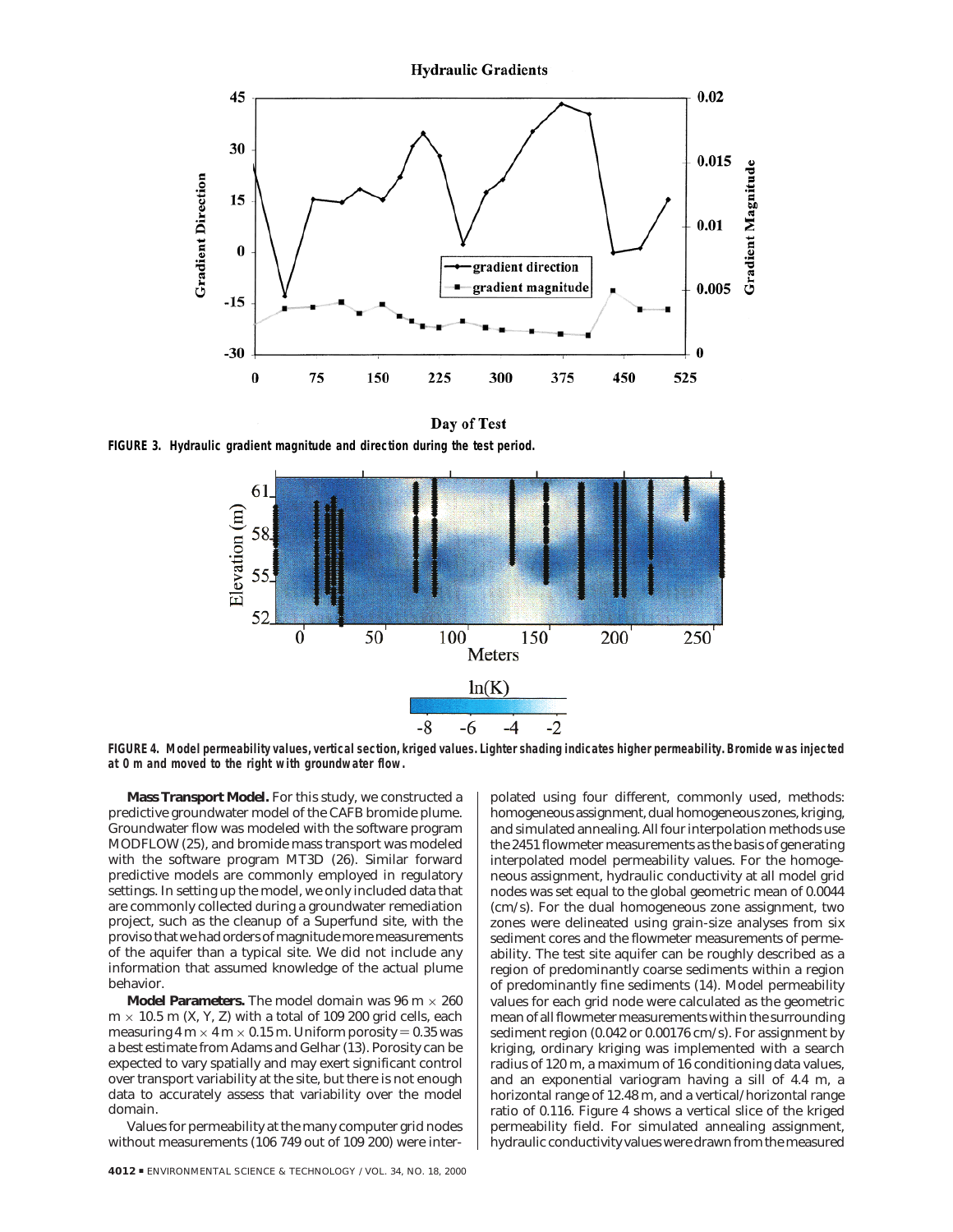distribution and spatially rearranged to minimize an objective function  $E$  (eq 1):

$$
E = \sum_{h} \frac{\left[\gamma'(h) - \gamma(h)\right]^2}{\gamma(h)^2}
$$
 (1)

There are many other methods that could be used to interpolate permeability values (*27*). But without looking to the observed bromide transport, it is impossible to know a-priori which interpolation methods will give permeability estimates yielding accurate model results. The four interpolation methods used here were chosen to represent common interpolation approaches (global average and kriging) and alternate approaches (hydrofacies and stochastic). Hydrogeologic field data other than the flowmeter measurements could also be used to infer model permeability values. In exclusively using the flowmeter data, we are following the conclusions of Rehfeldt et al. (*28*), who before the tracer test began examined hydraulic conductivity values obtained from slug tests, grain-size correlation, surface geophysics, borehole geophysics, pumping tests, hydrofacies mapping, laboratory core testing, and flowmeter tests before concluding that the flowmeter tests provide the most direct and successful measure of hydraulic conductivity.

Constant heads were assigned on the side boundaries, and a no-flow boundary was specified on the bottom corresponding to an observed low permeability marine clay/ sand unit. For each stress period, constant head values along the boundaries were changed to reflect measured water levels. Temporal variability in water levels were included in the model by reassigning the constants heads after 0, 170, 200, 300, and 410 days. Because the available water level data was extensive and there was little reliable recharge data, we did not explicitly include recharge in the model. The measured heads show vertically downward gradients as would be expected in a shallow surficial aquifer receiving recharge. The model heads are consistent with this pattern. Initial bromide concentrations were assigned to approximate field injection of the bromide solution. No dispersion or diffusion was included in the model through explicit use of mixing coefficients. Instead, all mixing resulted from variations in the flow field.

Subsurface transport predictions are sensitive to initial conditions if initial errors propagate and magnify over time. We examined the sensitivity to initial assignment of solute concentrations by updating the plume to observed bromide concentrations to remove model error at early times. In each case, the model plume was allowed to proceed on to the 503 day stopping point and then compared to the observed plume.

**Comparison of Model Predictions.** Simulated and observed bromide plumes are compared to examine how model parameters control prediction errors. Plume profiles are calculated by determining the proportion of bromide mass at each grid position in the direction of flow (*Z*):

$$
m_{k} = \sum_{j=1}^{n_{x}} \sum_{j=1}^{ny} \text{Br}_{ijk} \, (\text{mg}) (\sum_{j=1}^{nx} \sum_{j=1}^{ny} \sum_{m=1}^{nz} \text{Br}_{ijm} \, (\text{mg}))^{-1} \quad (2)
$$

where *<sup>i</sup>*-*<sup>k</sup>* are the *<sup>X</sup>*-*<sup>Z</sup>* grid coordinates; *nx*, *ny*, and *nz* are the number of grid nodes in  $X-Z$ ; Br<sub>ijk</sub> is the mass (mg) of bromide contained in the  $i-k$  grid cell; and  $m_k$  is the proportion of bromide mass contained in the plume.

 $A \chi^2$  statistic indicates how well a simulated plume profile matches an observed profile:

$$
\chi^2 = \sum_{k=1}^{nz} \frac{(m_{k \text{ obs}} - m_{k \text{ sim}})^2}{m_{k \text{ obs}}}
$$
(3)

where*nz* is the number of model grid nodes in the*Z*direction, *mk* obs is the proportion of bromide mass in the *k* position in the observed plume, and  $m_{k \text{ sim}}$  is the proportion of bromide mass in the *k* position in the simulated plume. Because  $\chi^2$ is sensitive to small values of  $m_{k\text{ obs}}$ , *Z* positions having less than 1% of the total bromide mass are excluded from the calculation in eq 3. Smaller values of  $\chi^2$  indicate better fits to the observed plume profile and an exact match to the observed profile yields  $\chi^2 = 0.0$ .

#### **Results and Discussion**

Profiles of predicted and observed plumes are shown in Figure 5. Modeled plumes do not reproduce the dilute front stretching far ahead of peak concentrations. Low concentrations are predicted to have too small a spread as compared to the observed plume while high bromide concentrations have a spread that is much wider than the observed plume.

The base case simulation, which employed 5 time periods, kriged permeability values, and assignment of bromide concentrations on day 0, gave a prediction of bromide transport having  $\chi^2 = 0.98$ . All other simulations deviate from the base case in just one aspect; either the number of time periods, method of permeability assignment, or bromide concentration updating.  $\chi^2$  values for all simulations are given in Table 2.

Predictions of bromide movement are highly dependent on the interpolation algorithm used to assign permeability values. The poor predictive performance of assuming a uniform permeability is expected, yet at most other contaminated groundwater sites there is insufficient sampling to adequately estimate spatial variation of permeability. Although numerous algorithms for generating realistic permeability fields exist (*29*), more work is needed to quantify the accuracy of their generated fields for different hydrogeologic settings.

Stochastic approaches for assigning permeability, such as simulated annealing, offered little benefit in our predictive modeling efforts. Of the four permeability interpolation methods used, only simulated annealing allows for stochastic predictions of mass transport. But with all permeability fields generated, simulated annealing consistently led to simulations that over-predicted plume velocities by 1-3 orders of magnitude, apparently because simulated annealing produced greater fine scale permeability contrasts with enough spatial continuity to short circuit less permeable regions.

Frequently, in practical use of physical models, updating is used to reduce predictive error, as for example in predicting meteor impacts on spacecraft (*30*) and modeling vehicle dynamics (*31*). To test if the poor model predictions were caused by propagation of error in initial concentration assignment, we updated model concentrations to the observed concentrations after 49, 126, 202, and 370 days and then ran the model to the 503 day stopping point. Figure 6 shows the reduction in error from updating bromide concentrations. Error is, as expected, reduced but differences between the observed and predicted behavior grow substantially after each updating, indicating that the error is coming from a source other than incorrect assignment of initial bromide concentrations. Because our measurements of concentration have exceptional spatial resolution, it appears that error in assignment of initial bromide concentrations has little influence on degradation of the predictions. At contaminated aquifer sites that typically have less data, spatial resolution of concentration is much poorer and errors in initial assignment of concentration can be expected to be significant and propagate over time.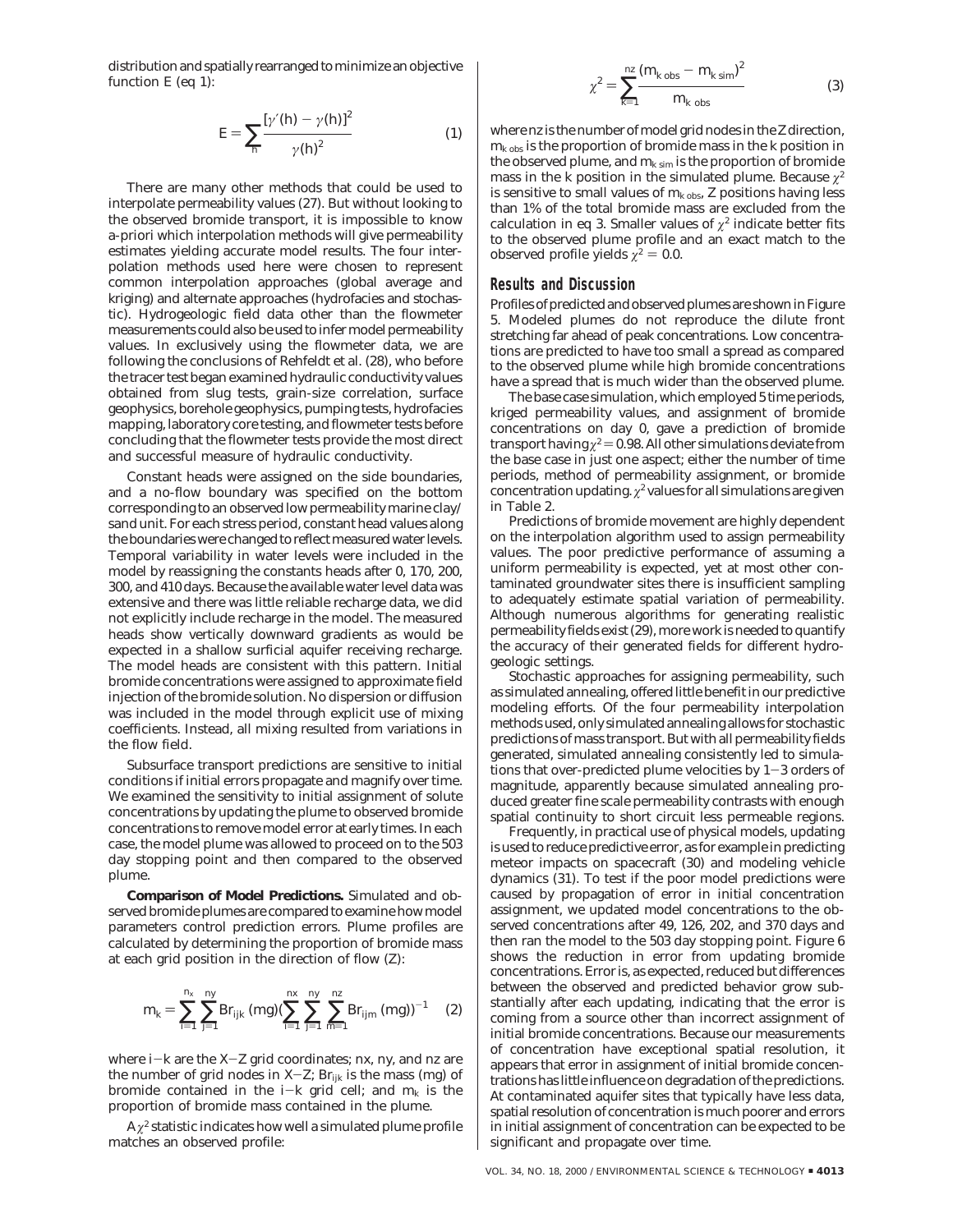

**FIGURE 5. (Panels a and b) Measured vs modeled bromide plume profiles after 503 days of transport. Mass distribution along direction** of flow normalized so area under each curve = 1.0. (a) Effects of permeability interpolation methods (homogeneous, kriging, simulated **annealing). (b) Effects of describing transient heads with increasing detail.**

Although it is outside the scope of this study to do so, early bromide concentration measurements could be used to refine model permeability, boundary conditions, or porosity and to justify the inclusion of other nonadvective transport processes such as dual porosity diffusion. We do not use the bromide data in these ways because we want the model to be strictly predictive (not conditioned to concentration data) and because honoring measured data is a guiding principle in the construction of predictive groundwater transport models. Also, there is no pre-tracer-test evidence that justifies letting secondary data take precedence over flowmeter measurements in generation of model permeability values (*28*). Results of the tracer test and analyses performed after the tracer test can be used to infer dual permeability domains (*21, 22*) or to get an inverse solution for permeability and improve model results (*32, 33*). Inverse methods generally require that some aspects of the measured data be ignored and introduce considerable subjective decision-making during parametrization.

Predictive models of mass transport in groundwater most often infer mass flux from hydraulic head gradients, porosity, and permeability. Head gradients and porosity vary by several orders of magnitude less than permeability, hence it is expected that errors in permeability estimation are the main source of predictive error in our mass transport simulations. If permeability were very well characterized so that its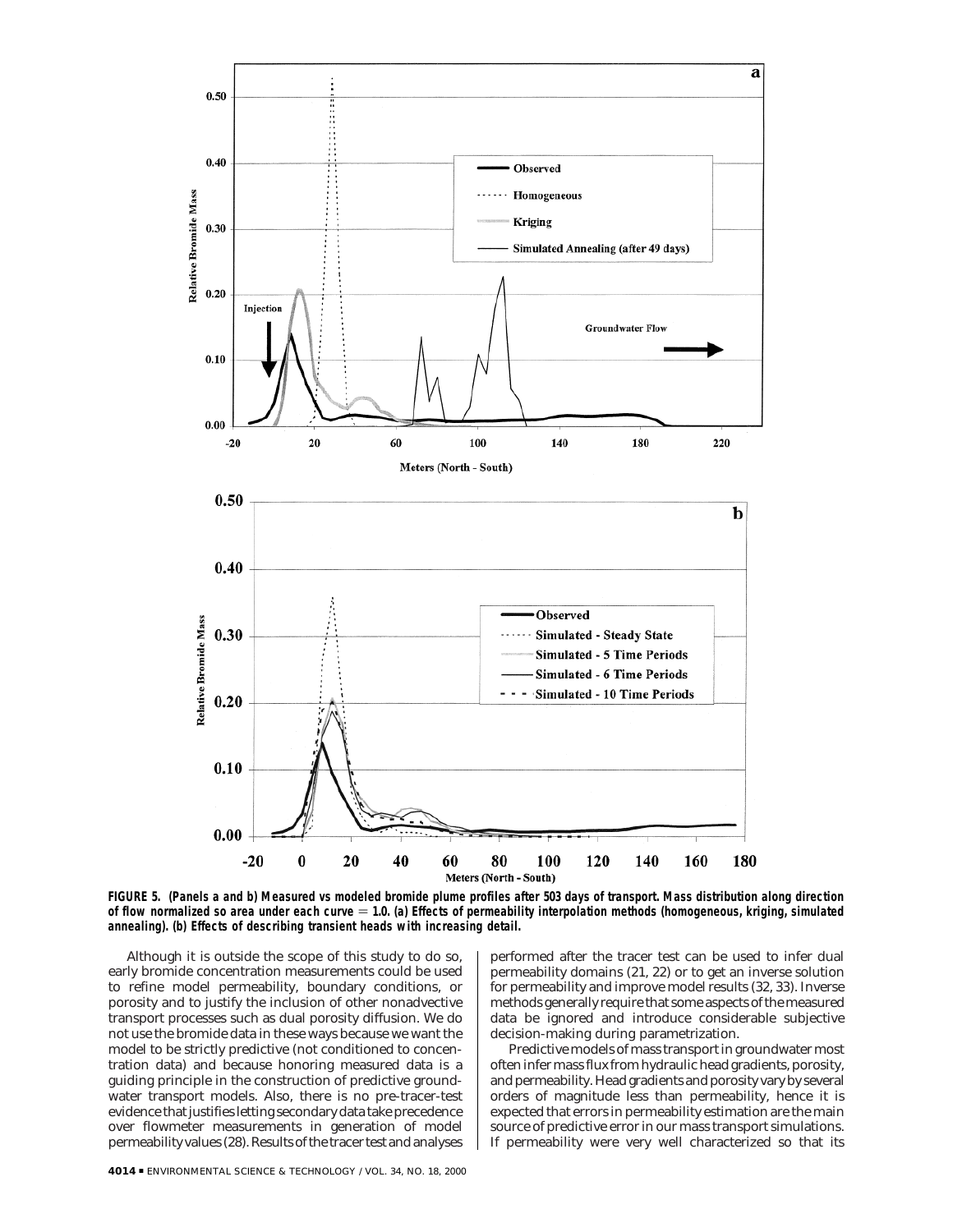

**FIGURE 6. (a**-**c) Spatial moments of bromide in the direction of groundwater flow. Effects of updating bromide concentrations are shown by comparing updated model runs and observed plume after 503 days of transport. Spatial moments calculated along the direction of groundwater flow. (a) First spatial moment, position of the bromide center of mass. (b) Second spatial moment, bromide variance. (c) Third spatial moment, bromide skewness.**

| K assignment | no.<br>of time<br>periods | day of<br>bromide<br>assignment | $\chi^2$ value<br>(at 503 days) |
|--------------|---------------------------|---------------------------------|---------------------------------|
| kriging      | 5                         | ŋ                               | 0.98                            |
| homogeneous  | 5                         | Ω                               | 7.11                            |
| 2 zones      | 5                         | ი                               | 7.84                            |
| simulated    | 5                         | Ω                               | plume left                      |
| annealing    |                           |                                 | model domain                    |
| kriging      | 1                         | O                               | 1.60                            |
| kriging      | 6                         | ŋ                               | 0.78                            |
| kriging      | 10                        | ŋ                               | 0.78                            |
| kriging      | 5                         | 49                              | 1.46                            |
| kriging      | 5                         | 126                             | 0.85                            |
| kriging      | 5                         | 202                             | 0.79                            |
| kriging      | 5                         | 370                             | 0.39                            |

**TABLE 2. Groundwater Model Parameters and Results**

standard error were comparable to the standard error for porosity and hydraulic gradient, then porosity and hydraulic gradient would become relatively important sources of prediction error.

It has been shown that permeability variations with length scales less than 1 m affect mass transport at CAFB (*22*-*24*). Effective porosity may also vary at scales less than 1 m, possibly in correlation with permeability, and affect mass transport. Conventional field methods for measuring permeability (slug tests, pumping tests) average out such fine scale variations. Permeability measurement was performed at CAFB using flowmeter techniques (*34*) in which the length scale of the measurement is dependent on the permeability. For the CAFB aquifer, flowmeter tests represent sampling volumes with length scales of 4-50 m (*35*). Unless fine-scale permeability measurements are performed on site, it is not possible a priori to estimate the magnitude of error associated with conventional large-scale testing. Even then, successful mass transport prediction would likely require such extensive field testing of small scale variability as to be prohibitively expensive and would substantially alter the nature of the aquifer materials.

Our results indicate that, unless small-scale variations in mass flux are generally absent, it is likely that useful prediction of subsurface mass transport is not possible using forward techniques that rely largely upon permeability and head measurements. How likely are small-scale variations to be present in typical settings? This is not an easy question to answer because of the limited information on small-scale variations that have been obtained elsewhere. However, assuming that high variability in conventional permeability tests are an indication of high variability in mass flux, comparison of this site to other sites suggests that difficulties in prediction of subsurface mass transport will be common.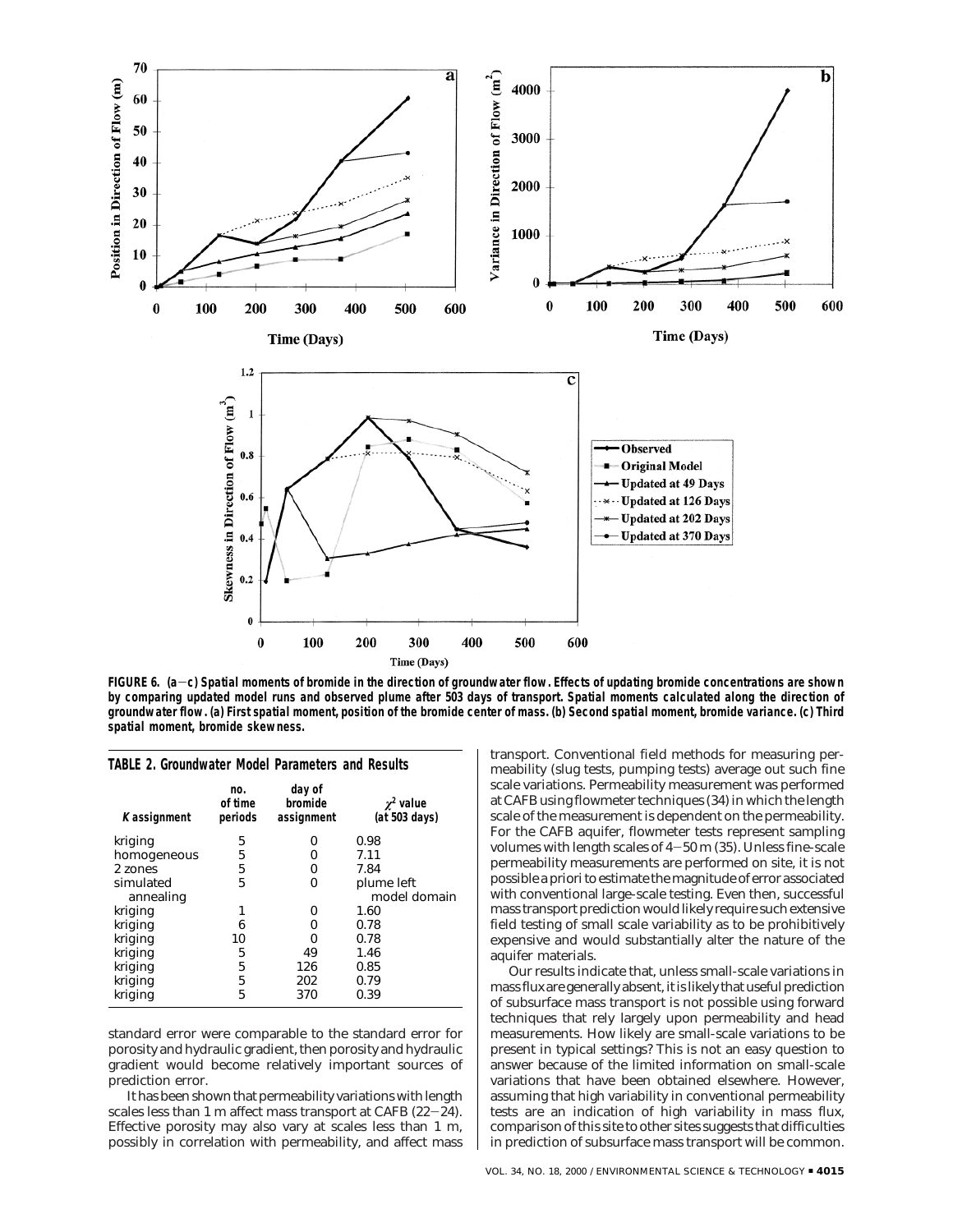Our results also indicate that the common approach of using permeability and water level measurements as input to a computer transport model allows only the *direction* of mass transport to be predicted accurately. Possible alternative approaches are being developed, and based on our results, we recommend them as areas of future research. One alternative approach is to use early time transport observations to predict later time transport behavior. Distributions of observed transport velocities can be calculated from two plume snapshots measured at different times, and these velocity distributions can be used to predict plume migration over time. Another approach is to subordinate measured permeability values to concentration measurements and other data, use inverse solution techniques to determine updated model permeability values, and then run the model to predict later-time behavior. The mass-transfer approach of Harvey and Gorelick (*22*), which assumes strong permeability contrasts at scales <1 m such as are found at CAFB, has the potential to improve transport predictions. But first flow velocities must be known at the model grid scale and methods need to be developed for estimating the required transport parameters. Another potential method for better characterizing mass flux is direct measurement of porewater velocities (*36*).

While this site is more heterogeneous than most other field sites where mass transport has been observed in detail, the hydrogeologic description of the CAFB site is probably better than for any other currently active site in the world. When data used for predictive modeling are less comprehensive or less reliable, greater prediction errors can be expected. It is likely that decision making based on predictive models of subsurface mass transport like the one in this study will often be arbitrary. Better decision making will likely require better methods for characterizing subsurface mass flux or better methods for estimating permeability such as those mentioned above.

#### **Literature Cited**

- (1) Aller, L.; Bennett, T.; Lehr, J.; Petty, R.; Hackett, G. *DRASTIC: A Standardized System for Evaluating Ground Water Pollution Potential Using Hydrogeologic Settings*; EPA-600/2-87-035; U.S. EPA: Washington, DC, 1987.
- (2) Mills, W. B.; Porcella, D. B.; Ungs, M. J.; Gherini, S. A.; Summers, K. V.; Mok, L.; Rupp, G. L.; Bowie, G. L.; Haith, D. A. *Screening Procedure for Toxic and Conventional Pollutants in Surface and Ground Water*-*Part II Revised 1985*; EPA/600/6-85/002b; U.S. EPA: Washington, DC, 1985.
- (3) Bond, F.; Hwang, S. *Selection Criteria for Mathematical Models Used in Exposure Assessments: Ground Water Models*; U.S. EPA: Washington, DC, May 1988.
- (4) Begey, M. B.; Cargnelutti, M.; Pirastru, E. *Groundwater model for management and remediation of a highly polluted aquifer (organo-chlorine compounds) in an urban area, using radioactive tracers (131I) for hydrodynamic parameters and dispersivity measurements*; Isotopes in Water Resources Management, Vol. 2; IAEA: Vienna, Austria, 1996.
- (5) Johansson, P. O.; Scharp, C.; Alveteg, T.; Choza, A. *Ground Water* **<sup>1999</sup>**, *<sup>37</sup>*, 204-213.
- (6) Harr, J. *A Civil Action*; Random House: New York, 1995.
- (7) Gibbs, W. W. *Sci. Am.* **<sup>1999</sup>**, *<sup>280</sup>* (2), 39-40.
- (8) U.S. EPA. *Environmental Protection Agency's 1999 Annual Plan*; U.S. EPA: Washington, DC, 1999.
- (9) Anderson, M. P.; Woessner, W. W. *Adv. Water Resour.* **1992**, *15*,
- <sup>167</sup>-173. (10) Weaver, J. D.; Digel, R. K.; Rosasco, P. V. In *Subsurface Fluid-Flow Modeling*; Ritchey, J. D., Rumbaugh, J. O., Eds.; ASTM Special Technical Publication 1288; American Society for Testing and Materials: Philadelphia, 1996; pp 377-390,
- (11) Hanson, R. T. *Postaudit of head and transmissivity estimates and groundwater flow models of Avra Valley, Arizona*; USGS Water-Resouces Investigative Report 96-4045; USGS: Denver, CO, 1996.
- (12) Boggs, J. M.; Young, S. C.; Beard, L. M.; Gelhar, L. W.; Rehfeldt, K. R.; Adams, E. E. *Water Resour. Res*. **<sup>1992</sup>**, *<sup>28</sup>*, 3281-3291.
- (13) Adams, E. E.; Gelhar, L. W. *Water Resour. Res.* **<sup>1992</sup>**, *<sup>28</sup>*, 3293- 3307.
- (14) Rehfeldt, K. R.; Boggs, J. M.; Gelhar, L. W. *Water Resour. Res.* **<sup>1992</sup>**, *<sup>28</sup>*, 3309-3324.
- (15) Boggs, J. M.; Adams, E. E. *Water Resour. Res.* **<sup>1992</sup>**, *<sup>28</sup>*, 3325- 3336.
- (16) Stauffer, T. B.; Libelo, E. L.; MacIntyre, W. G.; Boggs, J. M.; Stapleton, R.*Conference Proceedings Contaminated Soil*'*98*; Vol. 1; Thomas Telford Publishing: 1998; pp 95-100;
- (17) Hess, K. M.; Wolf, S. H.; Celia, M. A. *Water Resour. Res.* **1992**, *<sup>28</sup>*, 2011-2027.
- (18) Sudicky, E. A. *Water Resour. Res.* **<sup>1986</sup>**, *<sup>22</sup>*, 2069-2082.
- (19) Killey, R. W. D.; Moltyaner, G. L. *Water Resour. Res.* **1988**, *24*, <sup>1585</sup>-1612.
- (20) Bear, J. *Dynamics of Fluids in Porous Media*; Elsevier: New York, 1972; Chapter 10.
- (21) Berkowitz, B.; Scher, H. *Phys. Rev. E* **<sup>1998</sup>**, *<sup>57</sup>*, 5858-5869.
- (22) Harvey, C.; Gorelick, S. M. *Water Resour. Res.* **<sup>2000</sup>**, *<sup>36</sup>*, 637- 650.
- (23) Zheng, C.; Jiao, J. J. *J. Environ. Eng.* **<sup>1998</sup>**, *<sup>124</sup>*, 510-516.
- (24) Eggleston, J. R.; Rojstaczer, S. *Water Resour. Res.* **<sup>1998</sup>**, *<sup>34</sup>*, 2155- 2168.
- (25) McDonald, M. G.; Harbaugh, A. W.*A modular three-dimensional finite-difference ground water flow model*; Techniques of Water-Resources Investigations of the USGS, Book 6; USGS: Denver, CO, 1988; Chapter A1.
- (26) Zheng, C. *MT3D, A modular three-dimensional transport model: Documentation and User's Guide*, 2nd revision; S. S. Papadopoulos & Associates: Bethesda, MD, 1992.
- (27) Deutsch, C. V.; Journel, A. G. *GSLIB: Geostatistical Software Library and User's Guide,* 2nd ed.; Oxford University Press: New York, 1998.
- (28) Rehfeldt, K. R.; Hufschmied, P.; Gelhar, L. W.; Schaefer, M. E. *Measuring hydraulic conductivity with the borehole flowmeter*; EPRI Topical Report EN-6511; Electric Power Research Institute, Palo Alto, CA, 1989.
- (29) Koltermann C. E.; Gorelick S. M. *Water Resour. Res.* **1996**, *32*, <sup>2617</sup>-2658.
- (30) Garrett, H. B.; Drouilhet, S. J.; Oliver, J. P.; Evans, R. W. *J. Spacecraft Rockets* **<sup>1999</sup>**, *<sup>36</sup>*, 124-132.
- (31) Rao, M. H.; Ramamurti, V.; Swarnamani, S. *J. Vib. Control* **1999**, *<sup>5</sup>*, 253-276.
- (32) Hill, M. C.; D'Agnese, F. A.; Barlebo, H. C. *GSA Abstracts with Programs*; Denver, CO, October 1996; A-388.
- (33) Harvey C. F.; Gorelick S. M. *Water Resour. Res.* **<sup>1995</sup>**, *<sup>31</sup>*, 1615- 1626.
- (34) Melville, J. G.; Molz, F. J.; Gueven, O. *Ground Water* **1985**, *23*, 486-495.
- (35) Eggleston, J. R.; Rojstaczer, S. *Geophys. Res. Lett.* **<sup>1998</sup>**, *<sup>25</sup>*, 2321- 2324.
- (36) Ballard, S. *Ground Water* **<sup>1996</sup>**, *<sup>34</sup>*, 231-240.
- (37) Hoeksema, R. J.; Kitanidis, P. K. *Water Resour. Res.* **1985**, *21*, <sup>563</sup>-572.
- (38) Hoehn, E.; Santschi, P. H. *Water Resour. Res.* **<sup>1987</sup>**, *<sup>23</sup>*, 633-640.
- (39) Pickens, J. F.; Grisak, G. E. *Water Resour. Res.* **<sup>1981</sup>**, *<sup>17</sup>*, 1191- 1209.
- (40) Cearlock, D. B.; Kipp, K. L.; Friedricks, D. R.*The transmissivity iterative calculation routine*-*Theory and numerical implementation*; Technical report; Battelle Pacific Northwest Laboratory: Richland, WA, 1975.
- (41) Walker, W. H.; Bergstrom, R. E.; Walton, W. C.*Preliminary report on the groundwater resources of the Havana region in West-Central Illinois*; Groundwater Report 3; Illinois Geological Survey and Illinois Water Survey Cooperative: Urbana, IL, 1965.
- (42) Burris, C. B.; Morse, W. J.; Naymik, T. G. *Assessment of a regional aquifer in Central Illinois*; Groundwater Report 6; Illinois Geological Survey and Illinois Water Survey Cooperative: Champaign, IL, 1981.
- (43) Kempton, J. P.; Morse, W. J.; Visocky, A. P. *Hydrogeologic evaluation of sand and gravel aquifers for municipal groundwater supplies in East-Central Illinois*; Groundwater Report 8; Illinois Geological Survey and Illinois Water Survey Coopeerative: Champaign, IL, 1982.
- (44) Broom, M. E.; Lyford, F. P. *Alluvial aquifer of the Cache and St. Francis river basins, Northeastern Arkansas*; USGS Open File Report 81-476; USGS: Denver, CO, 1981; p I-55.